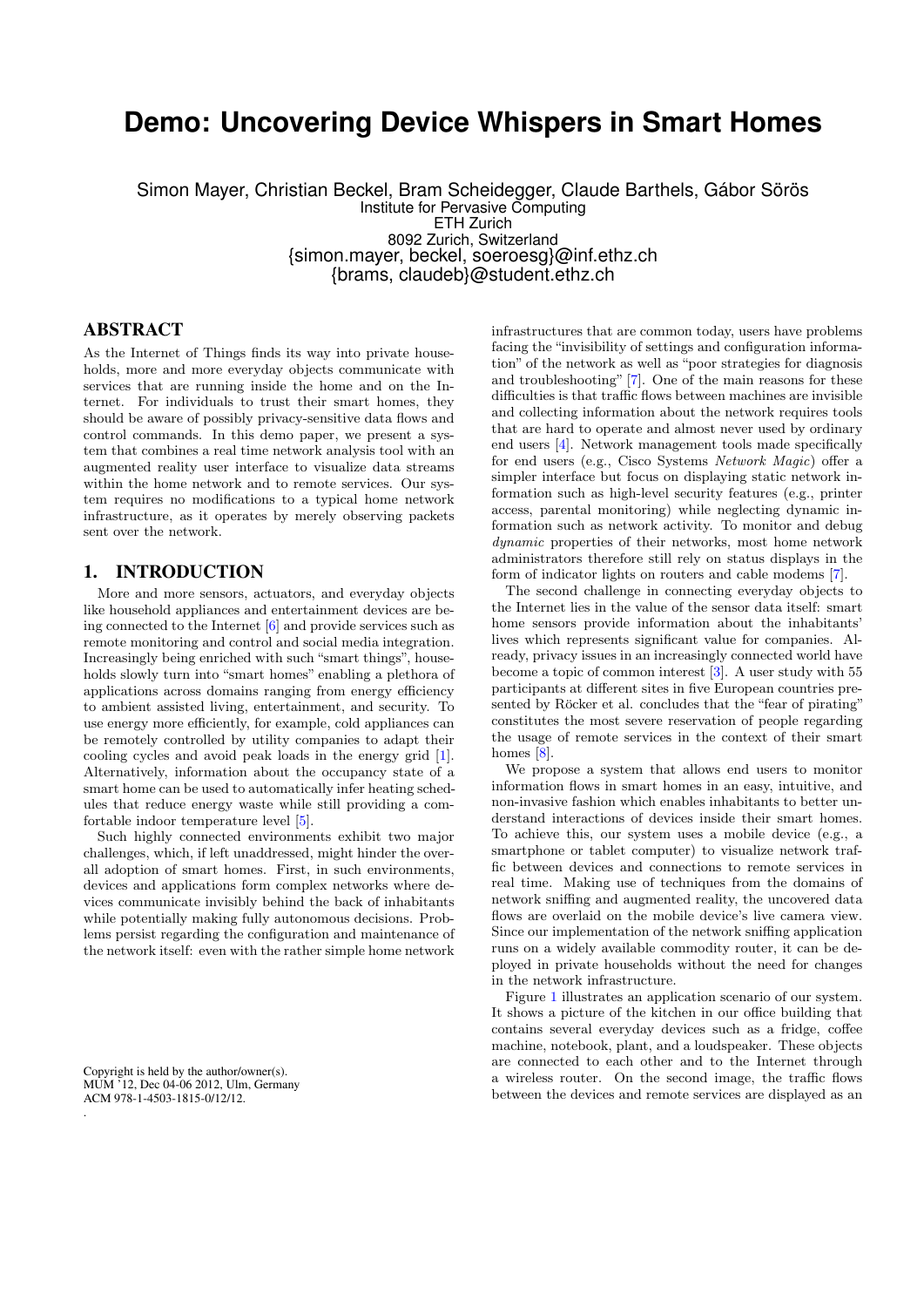

Figure 1: Uncovering device whispers: application scenario (mock-up). The user can discover traffic flows between devices by using a tablet PC as a "magic lens". Green lines represent safe, yellow lines represent unusual, and red lines represent critical connections.

overlay on a tablet computer.

## 2. SYSTEM OVERVIEW

The back end of our system is a sniffer application that collects network traffic data and shares this information via a Web interface. The information is then visualized on a mobile front end textually, graphically, and as an augmented reality overlay. As hardware platform for the back end, we use a Linksys WRT54GL, a widely used router<sup>[1](#page-1-0)</sup> that runs the Linux-based OpenWrt<sup>[2](#page-1-1)</sup> operating system.

## 2.1 Sniffer Back End

The sniffer application consists of several modules which take care of intercepting packets (the actual sniffing) and of handling the storage and brokerage of traffic information and device metadata for the mobile front end. To sniff traffic, our system uses the Linux netfilter firewall: an iptables rule is added to the firewall's FORWARD chain which affects all packets that are not intended for local delivery. This way, information about all packets that pass through this chain is logged by the syslog daemon and can be retrieved from shared memory. From the collected data, the sniffer application distills information about data flows between endpoints and exposes this information via a Web interface.

#### 2.2 Mobile Front End

The collected network traffic data is presented to the user on his/her mobile device, for instance on a smartphone or tablet computer. The user selects a networked smart thing by either scanning its QR-code or by pointing the mobile device's camera towards the smart thing's AR marker – both can be resolved to find the device's URL. Next, the mobile application requests further information about the networked device by contacting the sniffer application, which delivers connection information such as the IP addresses of contacted devices, protocols used, the strength of connections, and the direction of traffic (in- vs. outbound). Furthermore, the sniffer's response contains metadata like node

names, descriptions, pictures, etc. To enable it to provide this information, the user manually registers newly encountered tagged devices by scanning the device's QR-tag, and providing its name, a picture, and a description.

Our application prototype (Android operating system) features multiple ways of visualizing the data streams inside a network: it can summarize all incoming and outgoing connections of a selected node textually (text view) or draw an abstract graphical representation of the connections (graphical view). Additionally, the application features an augmented reality interface  $(AR\;view)$  where information about the data flows is overlaid on the camera image, thereby turning the mobile device into a "magic lens" (cf. [\[2\]](#page-2-7)). In the AR view, networked devices are tracked in the live camera view using their associated markers, and connection information of these devices is rendered within the camera image as an augmented reality overlay (Figure [2\)](#page-2-8). If a marker is recognized in the camera image, the picture of the associated device gets superimposed over the marker. If markers of multiple networked nodes are recognized and the respective nodes have been communicating with each other, the devices' pictures are connected by a line in the camera image. If a node has connections to other nodes whose markers are not visible in the camera image, their pictures are displayed as hovering above the node to make the user aware of the connections. Multiple connected devices are arranged in a circle around the central node. If no pictures are available, the application uses a single placeholder image that represents multiple devices to avoid overloading the viewport with too many images and rather emphasize those nodes that have been registered by the user. The application has been implemented on top of ARToolKit for Mobile from ARToolWorks<sup>[3](#page-1-2)</sup> and can distinguish between 64 unique markers

## 3. DEMONSTRATION SETUP

For demonstration purposes, we use a setup with a Webenabled wireless Sun SPOT sensor node and a mobile phone, which both carry a visual marker. The mobile front-end of

<span id="page-1-0"></span><sup>&</sup>lt;sup>1</sup>Currently holding amazon.com "Best Sellers" rank  $#7$  in the category Routers

<span id="page-1-1"></span> $^2$ openwrt.org

<span id="page-1-2"></span><sup>3</sup> artoolworks.com/products/mobile/artoolkit-formobile/